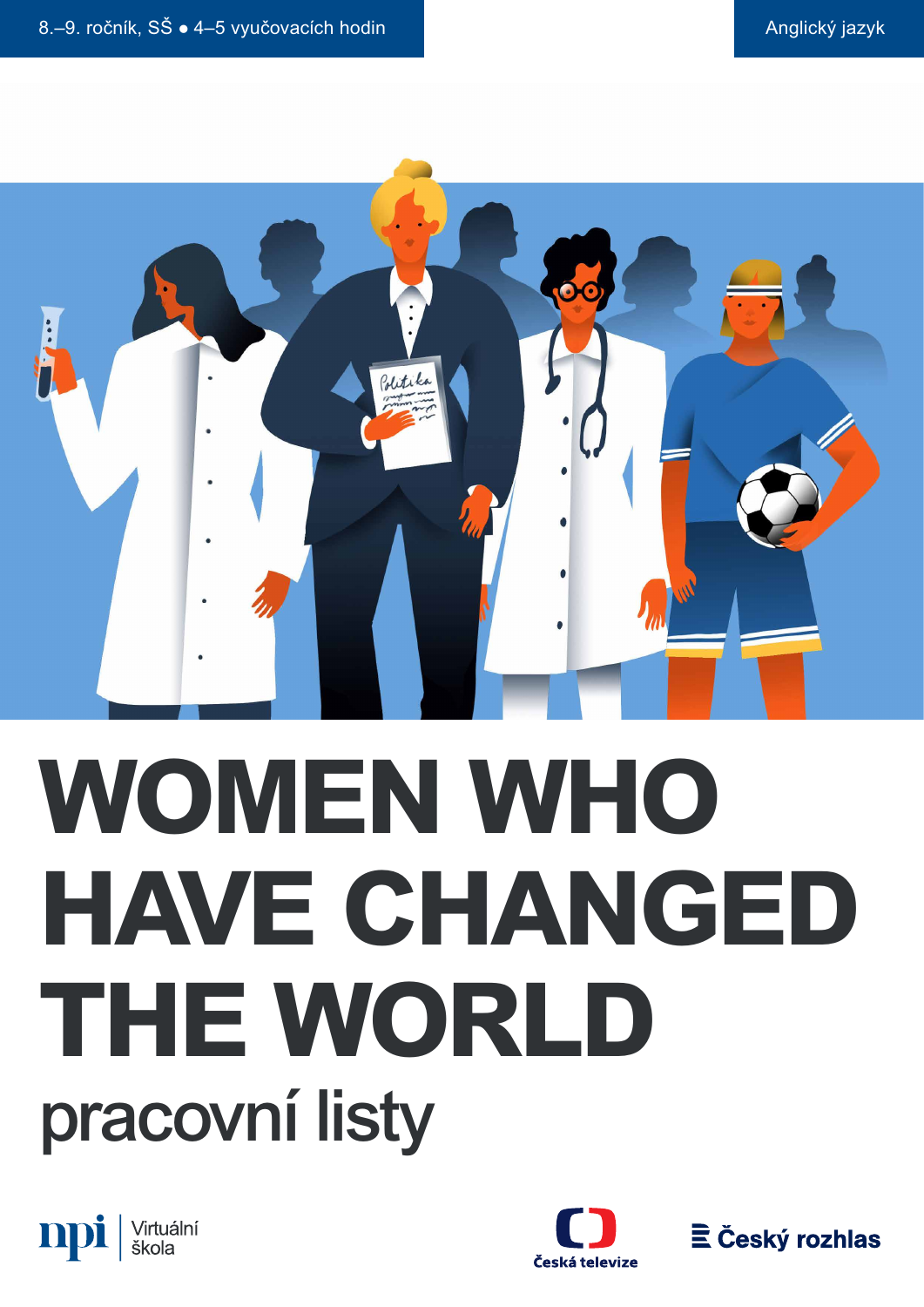Emmeline Pankhurst was an interesting and strong woman. Of course, there have been more women with exceptional qualities! Get to know them!

# **Activity I**

Look at the photos and answer the questions.



Picture 1: Elizabeth I



Picture 2: Malala Yousafzai



Picture 3: Joan of Arc



Picture 4: Junko Tabei

Picture 5: Émilie du Châtelet



Picture 6: Mae Carol Jemison

#### **Which woman was**

- a famous mountaineer?
- a successful politician?
- a NASA astronaut?
- an excellent mathematician?
- the Nobel Prize Winner in 2014?
- a great military leader?

**Check your answers in the Key.**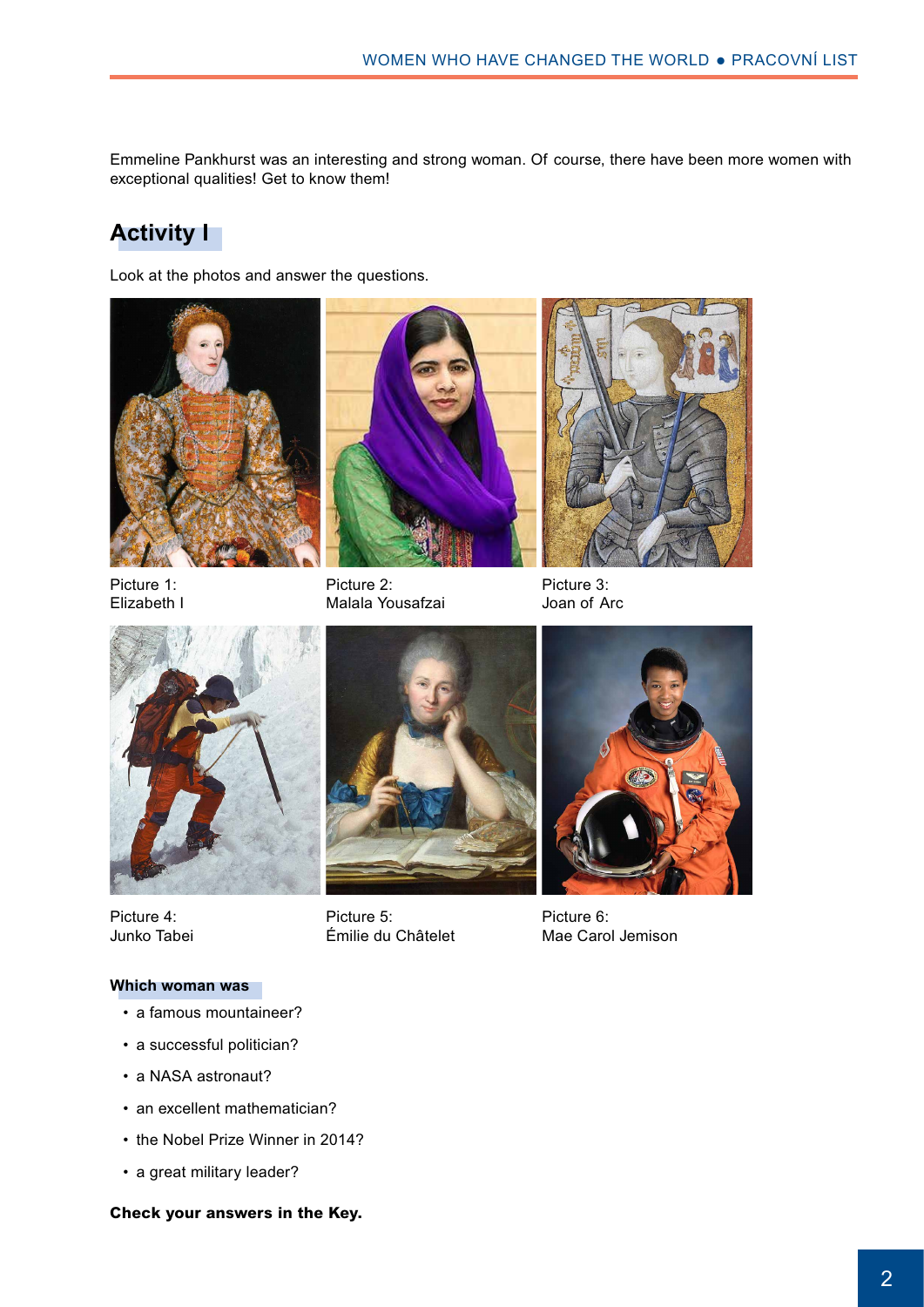# **Activity II**

Read 4 short texts about women from Activity I. Match each text with the correct name. You will not need 2 names.

- • Malala Yousafzai
- Joan of Arc
- • Mae Carol Jemison
- • Elizabeth I
- • Junko Tabei
- • Émilie du Châtelet

#### **Text 1**

She was an intelligent diplomat and could solve serious religious and political conflicts of her times. Thanks to her intelligence and hard work, England became rich and strong.

#### **Text 2**

During the Hundred Years' War, she led the French army against the English. Her inspiring personality motivated the French to win. In the end they defeated the English.

#### **Text 3**

When in 1975 she climbed Mount Everest, the belief that mountaineering can be done only by men was challenged. Several hundreds of women have been to the top since then!

#### **Text 4**

She was born in Pakistan. When she was 11, the Taliban took control of her town and she was not allowed to go to school. It was then that she started to fight for girls' and women's rights.

#### **Check your answers in the Key.**

# **Activity III**

Answer the questions. You can use the Internet to find the answers. What was the name of the woman who

- discovered radium?
- was the first to travel in space?
- was Queen of the United Kingdom and Ireland from 1837 till 1901?
- was the first to fly solo across the Atlantic?
- was the first female British Prime Minister?
- was a popular member of the British royal family and did a lot of charity work?
- was the world's expert on mountain gorillas and saved many of them?

#### **Check your answers in the Key.**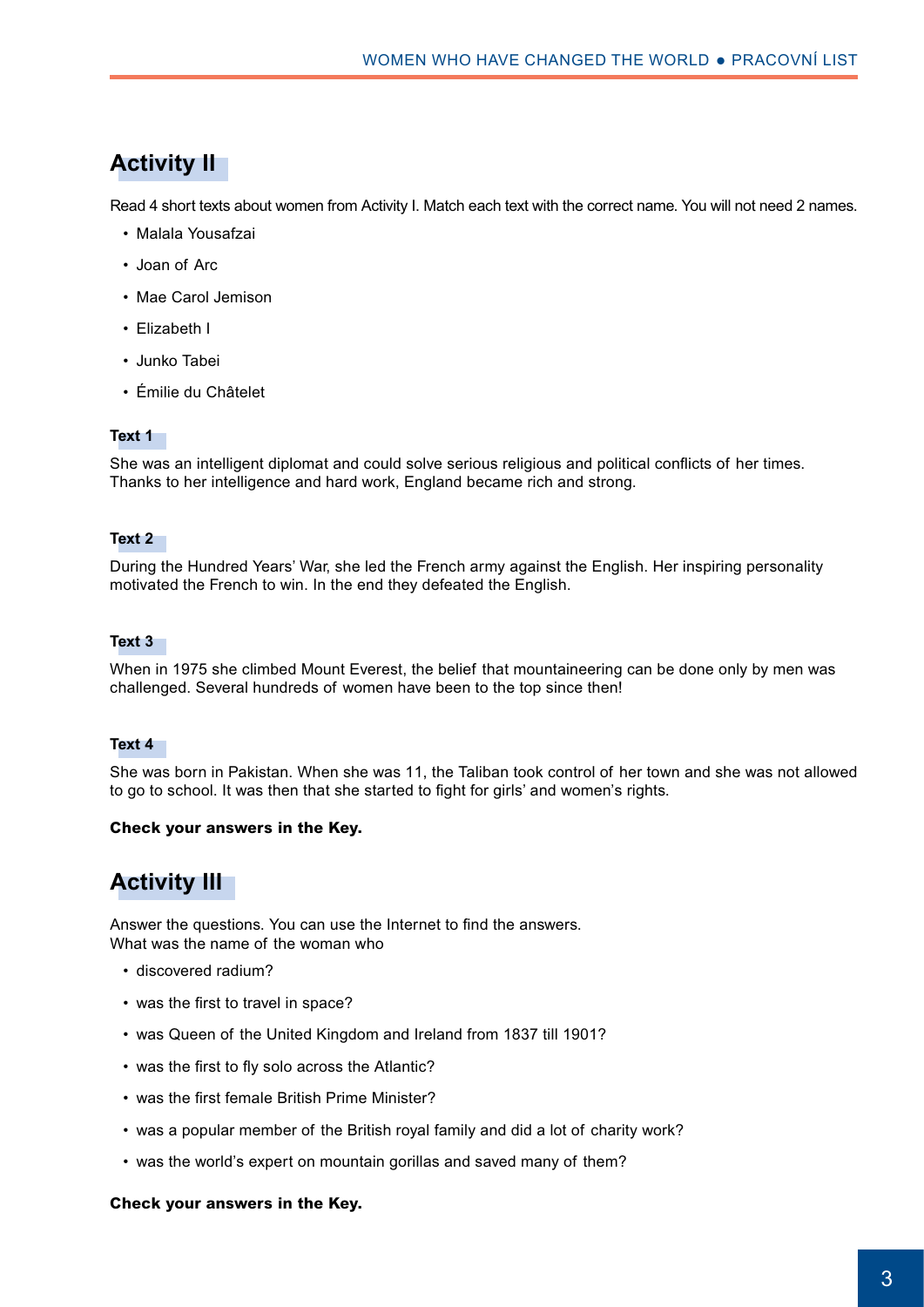# **Key**

### **Activity I**

- • Junko Tabei
- Elizabeth I
- • Mae Carol Jemison
- • Émilie du Châtelet
- • Malala Yousafzai
- • Joan of Arc

### **Activity II**

- Text 1: Elizabeth I
- Text 2: Joan of Arc
- Text 3: Junko Tabei
- • Text 4: Malala Yousafzai

#### **Activity III**

- • Marie Curie
- • Valentina Tereshkova
- • Victoria
- • Amelia Earhart
- Margaret Thatcher
- • Diana (Princess of Wales)
- Dian Fossey